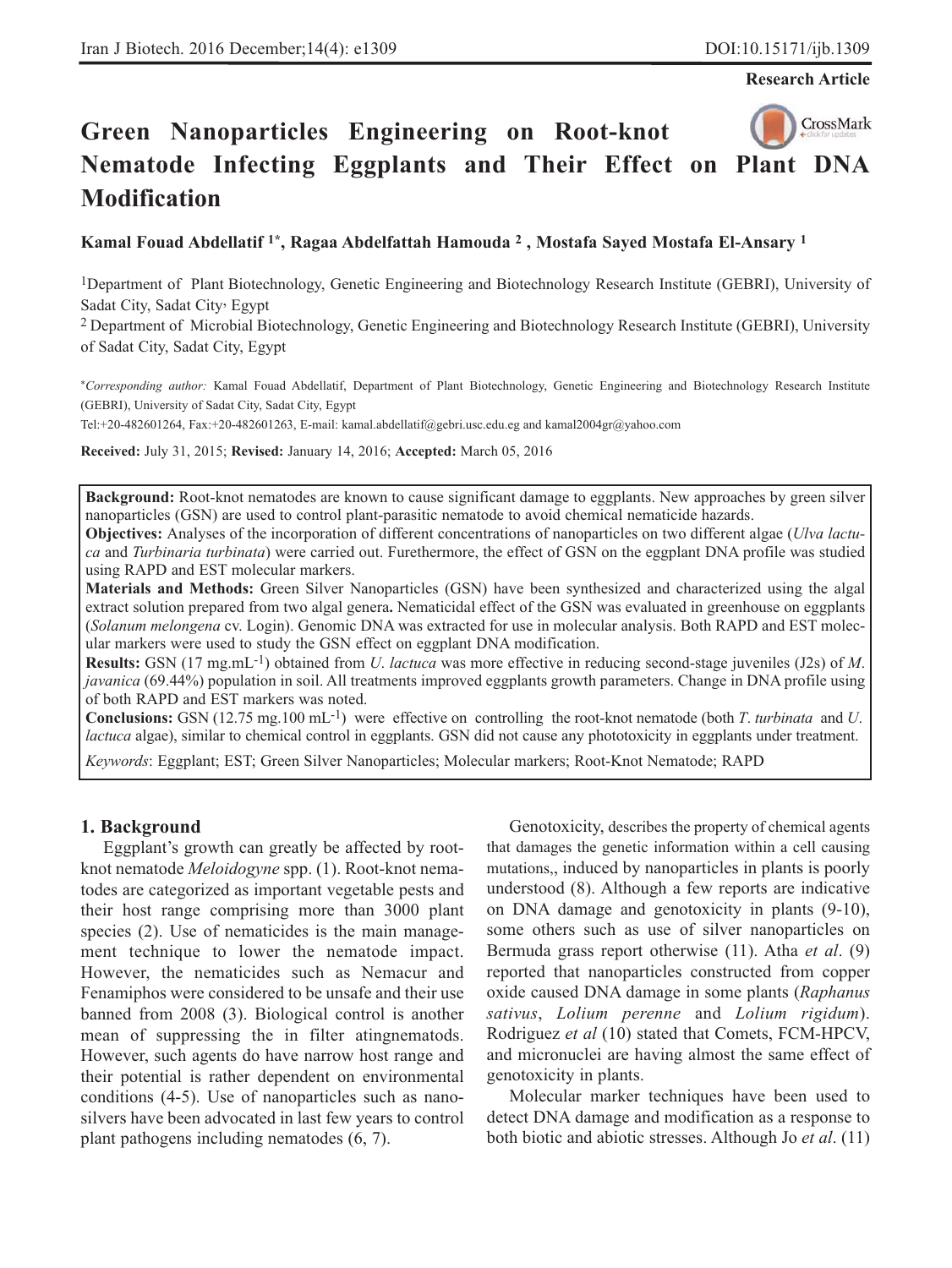reported that silver nanoparticles did not cause any phototoxicity on Bermuda grass when they used it to control nematode infection; the molecular prove concerning DNA change still poorly understood. RAPD technique one of the methods that can be used to detect DNA damage or modification and thus it could be used to study genotoxicity (12). Liu *et al.* (13) successfully used RAPD analysis to identify DNA damage and mutations in the Arabidopsis Cd-treated shoots. Expressed sequence tag (EST) is molecular marker that used in the evolutionary studies. It derived from transcribed regions of the genome so it could be considered more conserved than the other markers (14). EST markers have been used in many crop plants for those purposes (15, 16). Up to date there is no report studying the DNA damage produced from application of nanoparticles on plants using EST markers.

# **2. Objectives**

Green Silver Nanoparticles (GSN) have been synthesized and characterized using the algal extract solution prepared from two algae (*Ulva lactuca* and *Turbinaria turbinata*). This study aimed to evaluate the GSN application against root-knot nematode (*Meloidogyne javanica*) on eggplant under greenhouse conditions. Possibility of using GSN as plant fertilizers was also investigated. Furthermore, the effect of GSN on eggplant DNA was also seeked via molecular markers.

# **3. Materials and Methods**

### *3.1. Synthesis of GSN*

### *3.1.1. Algal Extract Solution Preparation*

*Ulva lactuca* and *Turbinaria turbinata* algal isolates were collected in May 2014 to be used for this purpose*,* identified by Taylor (17). The marine alga *U*. *lactuca* was collected from Abu-Qir coast, Alexandria, Egypt. *T*. *turbinata* was collected from shallow water beside the shore of Red Sea, Safaga, Red Sea Governorate, Egypt. Algae samples were collected in polyethylene bags and were cleaned thoroughly by washing under running tap water to remove stones, epiphytes and extraneous matters. The alga were cut into small pieces and rinsed with sterile distilled water. The cleaned macro-alga was shade dried at room temperature for a week. The dried algae were powdered and aqueous extract was prepared by dissolving 1 g of the powder in 100 mL of distilled water and heated at 100ºC for 20 min. The extract was filtered and stored at **-**20ºC until use.

### *3.1.2. GSN Solution Preparation*

 $AgNO<sub>3</sub>$  (17 mg) was slowly dissolved in 100 mL of the previously prepared algal extract solution using magnetic stirrer for even coating of silver and subjected to heating at 55°C for 10 min for reduction of GSN. The reduction was monitored by color changing from bale yellow to red. Furthermore, bioreduction was also measured via UV-vis spectra at wavelength of 100-700 nm on UV-Visible spectroscopy (T80+UV/VIS Spectrometer).

### *3.1.3. Analysis of GSNs*

Silver nanoparticles synthesized by *T. turbinata* were analyzed using X-Ray diffractometer (XRD, type JED-2300T). The Cu-Kα X-rays of wavelength 1.54060 Å was obtained and data were taken for 2θ at range of 10° to 80° with a step of 0.026°. X-Ray Generator operated at a voltage of 45kv and current of  $30mA$  with Cu-K $\alpha$  radiation. Estimation of the size, shape and state of assembly of the GSN were conducted using Transmission Electron Microscopic (JEOL JEM-2100). Energy -dispersive X-ray (EDX) was carried out using JXA-840A instrument.

### *3.2. Nematicidal Evaluation*

### *3.2.1. Pure Nematode Culture*

Eggs of nematode (*Meloidogyne javanica*) were extracted from infected tomato (cv. Castle Rock) roots; using sodium hypochlorite solution according to (18). Second-stage juveniles (J2s) of nematode were collected daily from eggs and were stored at 15°C. The juveniles used in the experiments were less than 5 days old.

### *3.2.2. Greenhouse Assays*

Eggplants (*Solanum melongena*) were cultivated in plastic pots to study the management of root-knot nematode by applications of silver nanoparticles. One month old eggplants (cv. Login) were planted in 30 cm diameter plastic pots containing a mixture of 1:2 sterilize clay/sand soil. Pots (40) were inoculated with 1,000 (J2s) per pot at the planting time. Six days later, 32 pots were treated with GSNs, obtained from two types of marine algae as following (four pots to each treatment representing four replicates): using the alga *T*. *turbinata* A: 17 mg.100 mL-1, B: 12.75 mg.100 mL-1, C: 8.5 mg.100 mL-1, D: 4.25 mg.100 mL-1, using the alga *U. lactuca* E: 17 mg.100 mL<sup>-1</sup>, F: 12.75 mg.100 mL<sup>-1</sup>, G:8.5 mg.100 mL-1, H: 4.25 mg.100 mL-1. Four inoculated pots were treated using chemical control (2 mL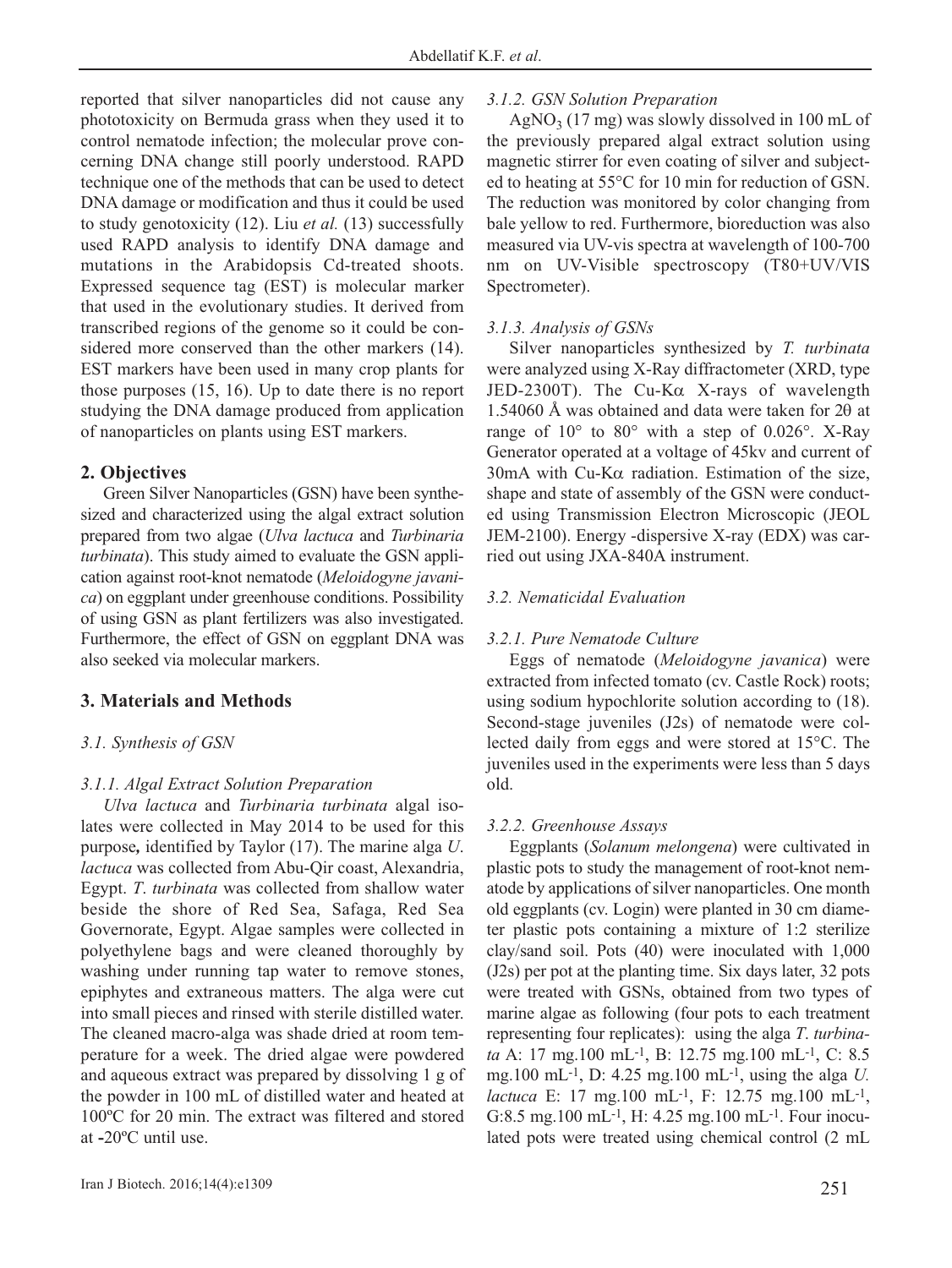Vaydte®/pot), Oxamyl {Vydate® L24% Methyl-N, Ndinethyl N-(methyl carbamayl) oxythioxamidate}. The remaining four inoculated pots were served as infected without treatment application. One treatment without application was kept as control (control without nematode). The treatments were added to the soil in 3 holes made in soil. The algal extracts were used in very low concentrations for reduction of the nanoparticles.

# *3.2.3. Data Collection and Statistical Analysis*

The treatments were distributed in a completely randomized design in a greenhouse of Genetic Engineering Biotechnology Research Institute (GEBRI), University of Sadat City, Sadat City, Minou fiya, Egypt. Plants were evaluated after 45 days of inoculation. The roots were washed carefully to remove soil and stained with Phloxine B solution for 5 min to facilitate counting of egg-masses. Nematode reproduction parameters were number of galls, females, egg-masses per root system and number of juveniles per 250 gr soil. The plant growth parameters were shoot length (cm), shoot weight (g), root length (cm), root weight (g) and number of leaves. The responses of the treatments were compared by analysis of variance according to Sokal and Rohlf (19). Significant differences among the means of parameters were determined by using Duncan's multiple range tests (P≤0.05). All analyses were carried out using with SPSS software.

# *3.3. Molecular Characterization*

# *3.3.1. DNA Extraction*

Young leaves of GSN treated eggplants next to controls were ground to powder in a mortar with liquid nitrogen. DNA was isolated from 60 mg of the ground leaves tissues using i-genomic plant DNA extraction mini kit (INTRON Biotechnology, Inc.) according to the manufacturer instruction. DNA concentration was adjusted at  $25 \text{ mg} \mu \text{L}^{-1}$ .

# *3.3.2. Molecular Markers Analysis*

Six random 10-mer primers were used for RAPD analysis (Table 1). A total volume of  $25 \mu L$  PCR reaction was used for PCR analysis containing 75 ng DNA template, 200 μM dNTPs, 1.5 mM MgCl<sub>2</sub>, 5 μL of 5×Taq polymerase buffer,  $0.25 \mu M$  of the primer and 0.75 U *Taq* DNA polymerase. The PCR cycling condition involved initial denaturation at 94ºC for 5 min. followed by 35 cycles of 94ºC for 40 sseconds, 32ºC for 35 seconds and 72ºC for 40 seconds and a final 72ºC for 4 minutes.

EST primers (6 pairs) were used to perform the molecular differentiation (Table 1) according to (20). The PCR amplification reactions were achieved in a 25 μL volume using 50 ng DNA containing 0.25 μM of each primer, 250 μM of dNTPs, 5 μL of 5×*Taq* polymerase buffer, 1.5 mM MgCl<sub>2</sub> and 0.75 U Taq DNA. The EST reactions were carried out using Touchdown PCR:7 cycles at 94ºC:45 seconds, 52ºC:45 seconds, decreasing 1ºC in every cycle, and 72ºC for 50 seconds, followed by 28 cycles at 94ºC: 45 seconds, 46ºC:45 seconds and 72ºC:50 seconds. The previous cycles were preceded by a denaturation step at 94ºC for 5 min and ended by 72ºC for 5 min.

# *3.3.3. Data Handling and Cluster Analysis*

All PCR products were separated on 1.5% agarose gel electrophoresis and the gels were scored for computer analysis on the basis of the presence of the amplified products for each primer. The bulked EST and RAPD data were used to generate a dendrogram. NTSYS-pc software was used to determine similarity coefficient matrices using simple matching similari-

| Table 1. EST and RAPD primer sequences to detect DNA change in eggplant |  |  |  |  |
|-------------------------------------------------------------------------|--|--|--|--|
|                                                                         |  |  |  |  |

| <b>EST Primer</b> | Sequence (3'-5')        | <b>RAPD Primer</b> | Sequence (3'-5')  |
|-------------------|-------------------------|--------------------|-------------------|
| FC <sub>15</sub>  | F: CTCATCCCTTGCTTACCTTA | OPA <sub>07</sub>  | GAAACGGGTG        |
|                   | R: CCAAATTGCACTTGAAATAA |                    |                   |
| FC <sub>22</sub>  | F: GATTTCAGAGGTCATTCCAA | OPA <sub>09</sub>  | <b>GGGTAACGCC</b> |
|                   | R: CAAACTACATGGATCAAGCA |                    |                   |
| FC <sub>27</sub>  | F: CTGGTCATGTGGGAAGTAGT | OPB <sub>10</sub>  | CTGCTGGGAC        |
|                   | R: ATAAATGTGGAAGGCTCAAA |                    |                   |
| FP <sub>21</sub>  | F: AGACGAACCAGAAGACGTTA | OPB <sub>12</sub>  | <b>GTAGACCCGT</b> |
|                   | R: ATATGAACCAGCTAGGCAGT |                    |                   |
| FP <sub>22</sub>  | F: AGAATGGACTTTGAAGCTGA | OPC <sub>05</sub>  | GATGACCGCC        |
|                   | R: CGAAATAGGAGACGAAGTTG |                    |                   |
| FP <sub>25</sub>  | F: GAAGCGTCACATTTAACTCC | OPR <sub>02</sub>  | CACAGCTGCC        |
|                   | R: ACAAATTCTGAATGCATGAC |                    |                   |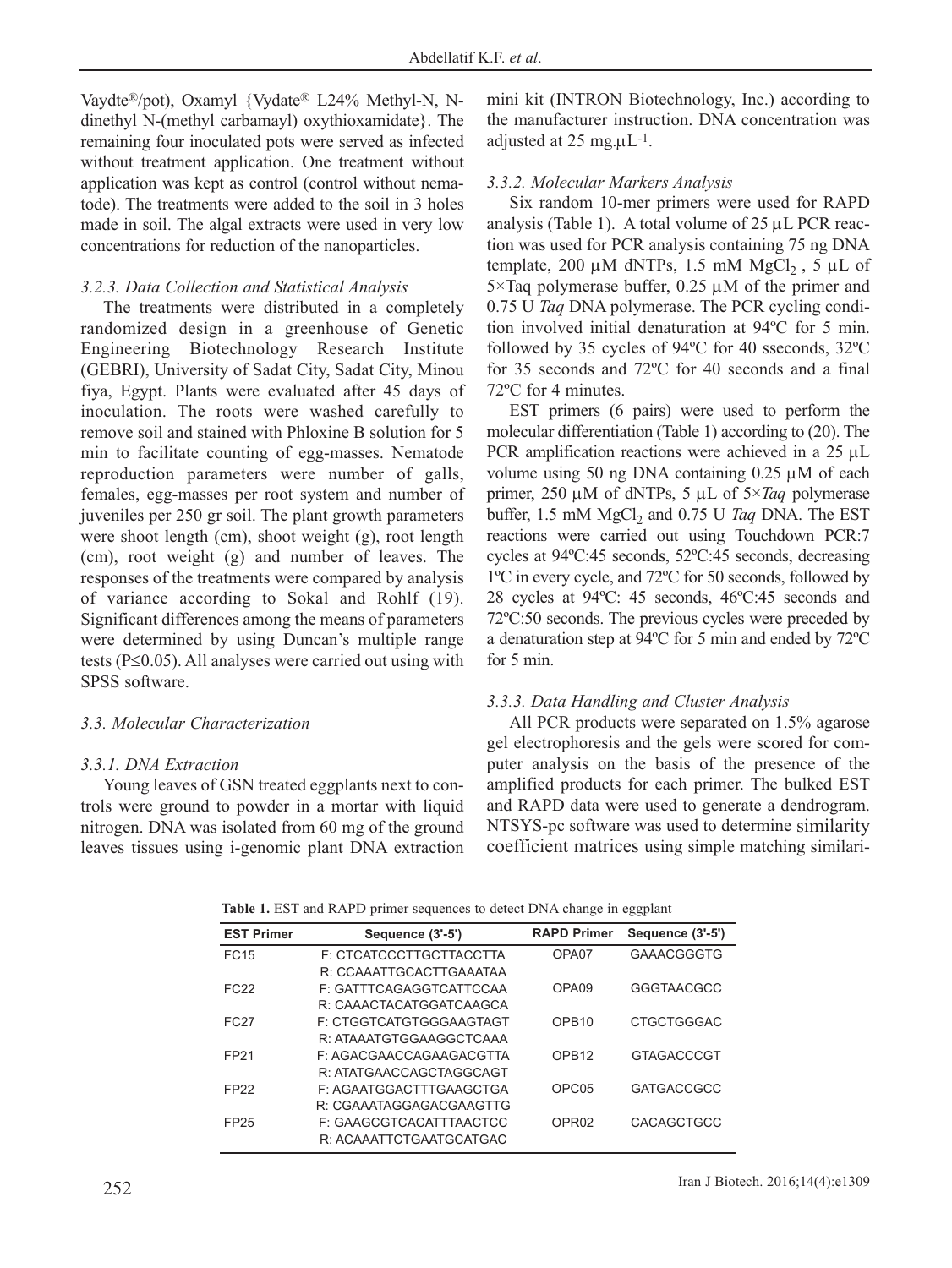

**Figure 1.** UV-Vis absorption spectra of green nanoparticles (GSN) synthesized from *T. turbinata* (left) and *U. lactuca* (right*)* extracts by treating with 1 mM silver nitrate



**Figure 2.** XRD pattern (left) and TEM images (right) of GSN synthesized from *T. turbinata* extract, treated by 1 mM silver nitrate

ty algorithm (21). The similarity coefficient was used to construct dendrogram using UPGMA in order to analyze genetic similarities (22). Dendrogram was used to determine the genetic similarities among the different genetic materials under study.

### **4. Results**

#### *4.1. Characterization of Silver Nanoparticles*

The green silver nanoparticles (GSN) were characterized by UV-Vis spectroscopy. A single broad peak was observed at 434 nm, corresponding to plasmonex citation, for GSN synthesized by the algae *Turbinaria turbinata* and *Ulva lactuca* (Figure 1). The efficiency of a ccomodation of the GSN by *T*. *turbinata* (0.16) was higher than *U*. *lactuca* (0.045). Accordingly, XRD and EDX experiments were carried out only on *T*. *turbinata*.

The diffracted intensities from 10° to 80° at 2 theta

angles degrees were 27.66°, 32.10°, 46.0°, 54.826°, 57.484°, 67.462°, 74.473°, 76.750°, which can be indexed to (110), (111), (200), (220), (311), (222), (400) (331 and (420) sets of lattice planes, respectively. The data illustrated that silver ions were reducted by the algal extract of *T.turbinata*. The X-ray diffraction showed two intense peaks at 27.94 and 32.27, which corresponds to  $(110)$  and  $(111)$  of Ag<sub>2</sub>O (Figure 2).

TEM micrograph recorded from the GSN deposited on carbon coated copper TEM grid showed spherical particles in the range of 8-19 nm (Figure 2). EDX was used to verify the presence of silver in the suspension of nanoparticles. The vertical axis displays the number of x-ray counts whilst the horizontal axis displays energy.

Quantitative analysis proved high silver contents (65.38%) in the samples synthesized by *T*. *turbinata*.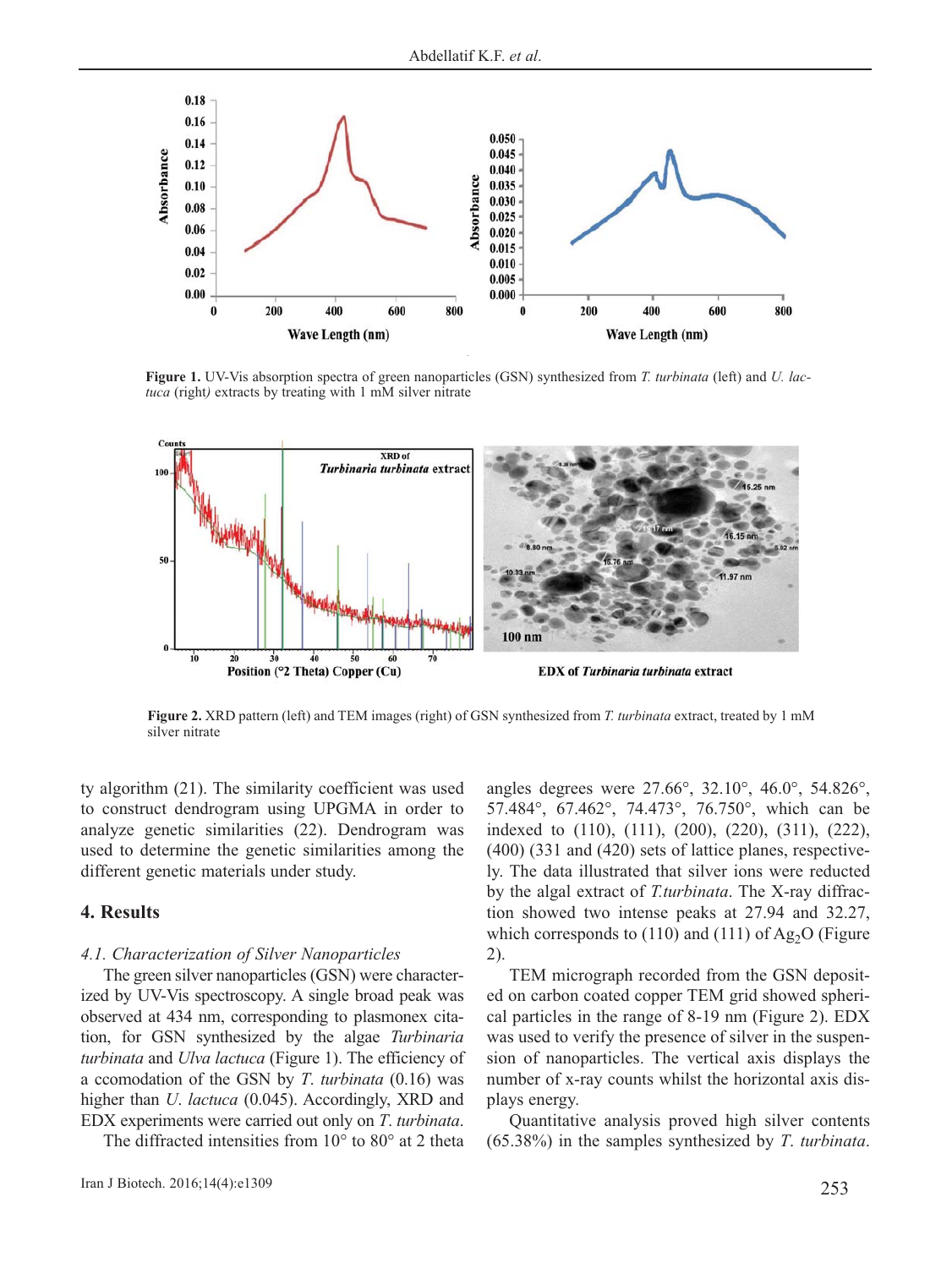

**Figure 3.** EDX spectrum and percentage of elements in suspension of GSN synthesized from *T. turbinata* extract, treated with 1 mM silver nitrate

Other elements showed different values; for instance Si, Cl and Ca were 15.41%, 15.27% and 4.14%, respectively (Figure 3).

### *4.2. Evaluation of Antinematicidal Effect*

Influence of silver nanoparticles (GSN) on development of nematodes on eggplants was evaluated. *Meloidogyne javanica* reproduction and growth were affected. All treatments were comparable (K) to chemical control (Vydate®24%L); resulted in significant reduction in number of galls, number of female nematodes, and number of egg-masses per root system (Table 2). The same finding was noticed on the number of nematode juveniles tow (J2s) in soil compared with those of  $(M)$  control (infected plants).

Generally, the concentration of 17 mg.100 mL-1 (treatment E) of *U*. *lactuca* with GSN was the most effective treatment in reduction of *M*. *javanica* population (69.44%) J2s in soil. A similar effect was noted for chemical control (K, 70.61%). The nanoparticles produced by *T*. *turbinata* (A) reduced the number of females in roots by 84.51% that was comparable with (K) (84.09%) (Table 2 and Figure 4).

Growth parameters of eggplants, weight and length of shoots and roots and number of leaves, are listed in Table 3. All treatments showed improvement in plant growth. However, no remarkable increase in root weight parameters was noticed (Table 3 and Figure 5).

#### *4.3. Analysis of Molecular Pattern*

The amplicon sizes of EST molecular patterns were 200-300 bp. The number of amplified fragments per primer pair ranged from one fragment (FP21 and FP27 primer pairs) to three (for the primer pair FC22). The pattern of the three controls (e.g. uninfected plant, infected plant and the chemical control) seems to be almost the same according to EST pattern (Figure 6A). For RAPD pattern, the rangees of amplified fragments were between 150-800 bp. The more related patterns are the three controls.

| Table 2. Efficacy of GSN on reproduction parameters of <i>M. javanica</i> in eggplant |                                      |                          |                 |                  |                           |  |
|---------------------------------------------------------------------------------------|--------------------------------------|--------------------------|-----------------|------------------|---------------------------|--|
| <b>Treatments</b>                                                                     | $(mq.100 \text{ mL}^{-1})$           | Galls/root               | Females/root    | Egg masses/ root | Juveniles (J2s)/ 250 soil |  |
| Turbinariaturbinata                                                                   | A(17)                                | 53 ed                    | 46.25b          | 58.25b           | 1116c                     |  |
|                                                                                       | B (12.75)                            | 99cd                     | 55 <sub>b</sub> | 74.5b            | 1140 <sub>c</sub>         |  |
|                                                                                       | C(8.5)                               | 95.75bcd                 | 67.25b          | 72b              | 1308c                     |  |
|                                                                                       | D(4.25)                              | 96.25bcd                 | 106.25b         | 130.25b          | 1894b                     |  |
| Ulva lactuca                                                                          | E(17)                                | 51e                      | 54 <sub>b</sub> | 58.5b            | 1023c                     |  |
|                                                                                       | F(12.75)                             | 62.75edc                 | 65.25b          | 72.5b            | 1127.5c                   |  |
|                                                                                       | G(8.5)                               | 86.5bcde                 | 57.25b          | 91 <sub>b</sub>  | 1219 <sub>c</sub>         |  |
|                                                                                       | H(4.25)                              | 114b                     | 73.5b           | 111 <sub>b</sub> | 1916b                     |  |
| Chemical control                                                                      | $K(2 \text{ ml Vydate}$ $\circledR)$ | 45.75e                   | 47.5b           | 57.5b            | 948c                      |  |
| Control (Nematode)                                                                    | L (Infected)                         | 438 a                    | 298.5a          | 278.5 a          | 3348a                     |  |
| Control                                                                               | M (uninfected)                       | $\overline{\phantom{0}}$ |                 |                  | -                         |  |

Means connected with the same letter(s) within a column are not significantly different (P ≤ 0.05) according to Duncan's Multiple Range tests.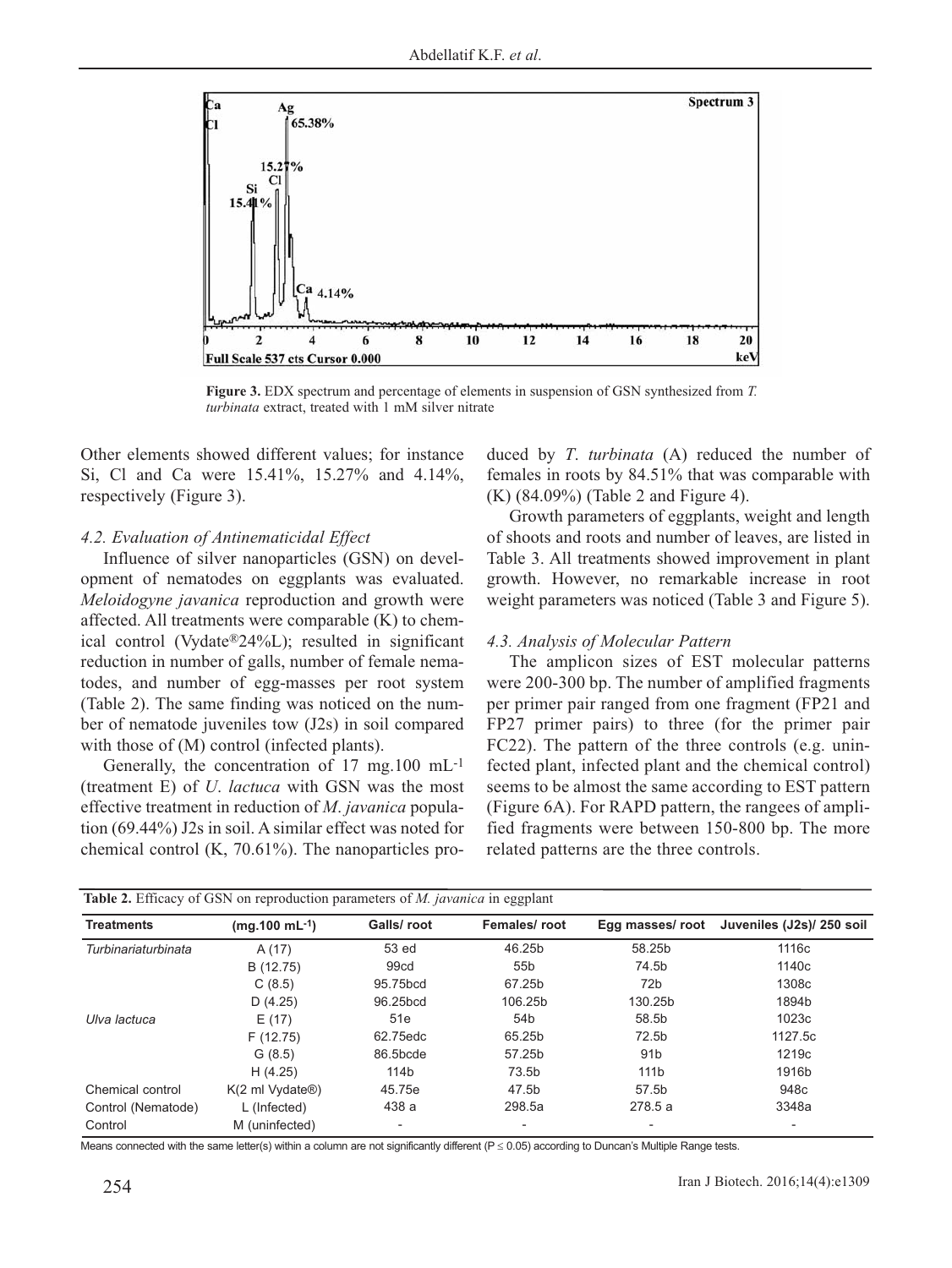

**Figure 4.** Reduction percentage of nematode population parameters after treatment with GSNsynthesized by marine algae on eggplants and its comparison with cases treated with nemato- cide was implemented and the untreated plants (infected)

# *4.4. Analysis of Genetic Similarity Using Molecular Markers*

The data from both RAPD and EST analyses were bulked in one file and used to produce a dendrogram using UPGMA algorithm. The samples were divided into two main groups. The first group containing the uninfected plant along with the infected plant (separated together in the lower most of the dendrogram) in addition to the samples obtained from the chemical treated plant, the concentration of 12.75 mg.100 mL-1 of silver nanoparticles incorporated in both *T*. *turbinata* and *U*. *lactuca* algae. The other group (in the upper most of the dendrogram) included the other treated samples (concentrations of 17, 8.5 and 4.25 mg.100) mL-1 of silver nanoparticles incorporated in both *T*.

### *turbinata* and *U*. *lactuca* algae (Figure 7).

It seems from this analysis that all treatments affected the genetic material of eggplant (whether the infected plant with nematode; chemical control; or silver nanoparticles application against root-knot nematode). Infected plant has the lowest effect on DNA change (the nematode infected plant was clustered with uninfected plant and they were the most related samples). The effects of chemical control as well as 12.75 mg.100 mL-1 concentration of silver nanoparticles incorporated in both algae were similar on DNA change and lower than other concentrations. Furthermore, nanoparticles obtained from *U*. *lactuca* produced less DNA change compared with nanoparticles from *T*. *turbinata*.

|                      | $(mq.100 \text{ mL}^{-1})$                              | <b>Shoot</b>      |                    | Root              |              | Leave              |
|----------------------|---------------------------------------------------------|-------------------|--------------------|-------------------|--------------|--------------------|
| <b>Treatments</b>    |                                                         | length (cm)       | weight (g)         | length (cm)       | Weight $(g)$ | <b>Number</b>      |
| Turbinaria turbinata | A(17)                                                   | 26.5abc           | 10.79bcd           | 10.75a            | 3.16ab       | 8ab                |
|                      | B (12.75)                                               | 28 bcd            | 11.73cd            | 11ab              | 5.17ab       | 7.75ab             |
|                      | C(8.5)                                                  | 30.5 cd           | 14.77e             | 10a               | 4.19ab       | 9.75 <sub>bc</sub> |
|                      | D(4.25)                                                 | $26$ ab           | 10.24bc            | 9.75a             | 4.08ab       | 7.75ab             |
| Ulva lactuca         | E(17)                                                   | 25.5ab            | 11.17cd            | 11.75a            | 4.05ab       | 25.5ab             |
|                      | F(12.75)                                                | 28 <sub>bcd</sub> | 9.92bc             | 9.5a              | 2.87ab       | 28ab               |
|                      | G(8.5)                                                  | 28.25abc          | 9.91 <sub>bc</sub> | 11ab              | 3.7ab        | 28.25ab            |
|                      | H(4.25)                                                 | 25.5ab            | 8.16b              | 9a                | 2.93ab       | 25.5a              |
| Chemical control     | $K(2 \text{ mL Vydate}$ <sup><math>\circ</math></sup> ) | 31.5d             | 15.66 e            | 11ab              | 3.81ab       | 11.5c              |
| Control (Nematode)   | L (Infected)                                            | 20.5 a            | 5.72a              | 10.5a             | 6.08a        | 8ab                |
| Control              | M (uninfected)                                          | 27.75 abcd        | 13.26 de           | 13.5 <sub>b</sub> | 1.58b        | 6 a                |

**Table 3.** Growth reactions of eggplant treated with application of GSN synthesized by marine algae, and chemical nematocides in the presence and absence of root-knot nematode

Means connected with the same letter(s) within a column are not significantly different (P ≤ 0.05) according to Duncan's Multiple Range tests.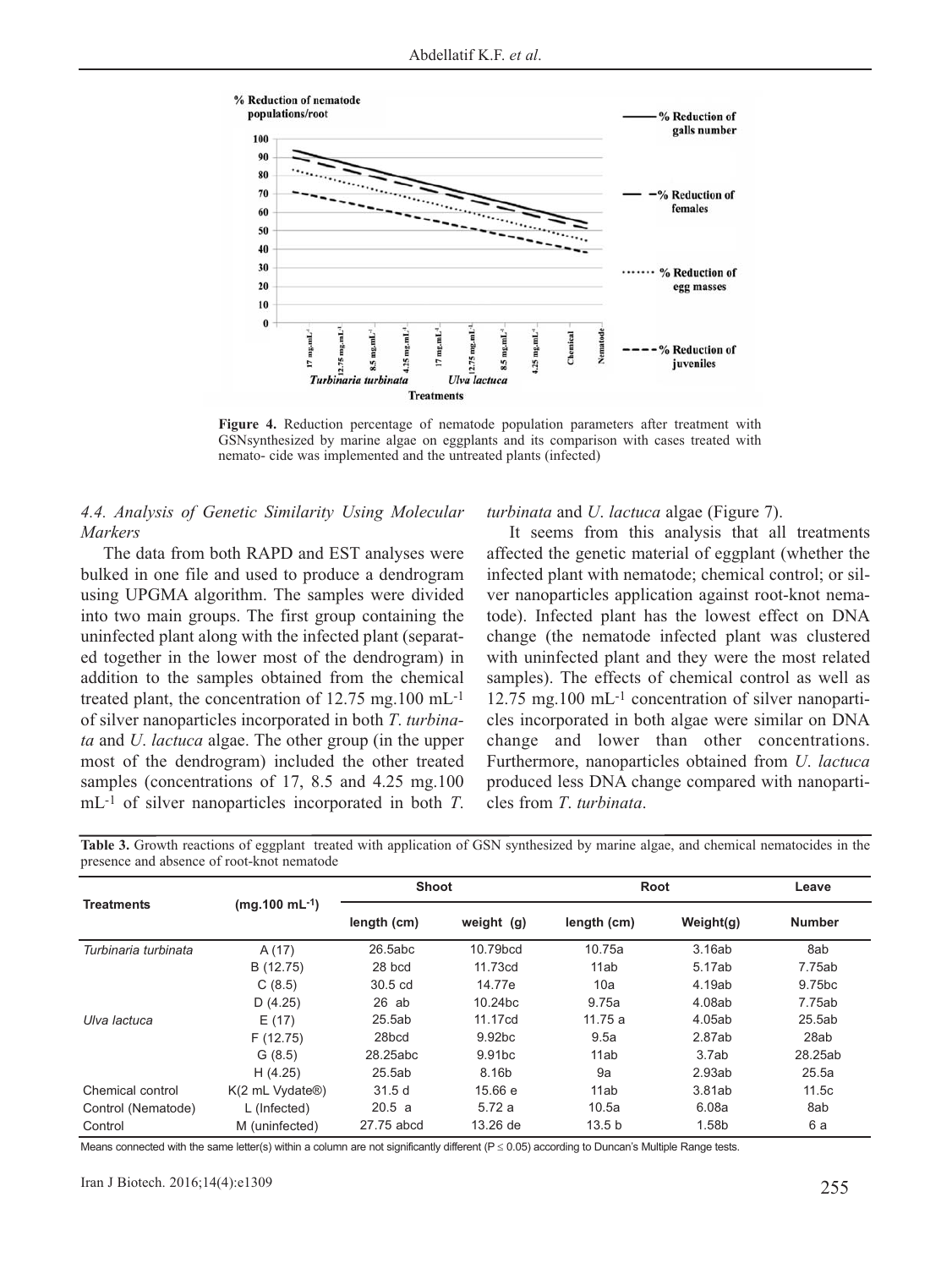

**Figure 5.** Percentage of growth increase in eggplant due to application of GSN in the presence and absence of *M*. *javanica*. A-H refer to treatments of different concentrations of nanoparticles, K refers to (2 mL Vydate/pot), L refers to the infected control and M refers to the uninfected control

### **5. Discussion**

This study was carried out to investigate the effect of green silver nanoparticles (GSN) as nematicide against root-knot nematode (*Meloidogyne javanica*) infecting the eggplant. Moreover, the effect of GSN on DNA change of eggplants was studied using different molecular markers (*i.e*. RAPD and EST).

The GSN were characterized using UV-Viz Spectroscopy at wavelength of 434 nm. Several researchers have observed absorption maxima of colloidal silver solution at wavelength between 410 to 440 nm, which is assigned to surface plasmon of various metal nanoparticles (23). The fluorescence spectrum showed a broad emission peak of GSN at 414 nm when excited at 432 nm, Similar to what was reported by (24). These peaks corroborate with the standard  $Ag<sub>2</sub>O$  (25). A number of strong Bragg reflections were identified corresponding to  $(111)$ ,  $(200)$ ,  $(220)$ ,  $(311)$  sets of lattice planes, which was agreed with that observed previously (26). Peaks of 57.484°, 67.462°, 74.473° and 76.750° were observed and they were corresponded to AgCl. TEM micrograph of *T. terbinata* showed spherical GSN in the range of 8-19 nm in size, smaller than the sizes reported (20-56 nm) for *U. lactuca* (27).

Root-knot nematodes (*Meloidogyne* spp.) are most important and very obligatory group of plant-parasitic nematodes occurring all over the world but found more in areas having worm climate. Natural management of nematode has become a feasible alternative to the nematicides. Here, different concentrations of GSN were used for management of root-knot nematode through two types of algal extracts. Inhibition of *M. javanica* (J2s) through soil inoculums, demonstrated strong nematicidal effects of algae with GSN. Greenhouse evaluation of GSN, biosynthesized in algae demonstrated its beneficial effect for root-knot nematode management and root gall reduction at all stages of nematode life cycle. The GSN are reduced by the algal extraction. All treatments of GSN became more efficient to root-knot nematode management because of their protection from additional feebleness



**Figure 6.** DNA pattern of eggplant treated with nanoparticles samples, (A) EST molecular markers and (B) RAPD markers. GeneRuler 100 pb DNA ladder (Thermo Scientific) was used to indicate the fragments size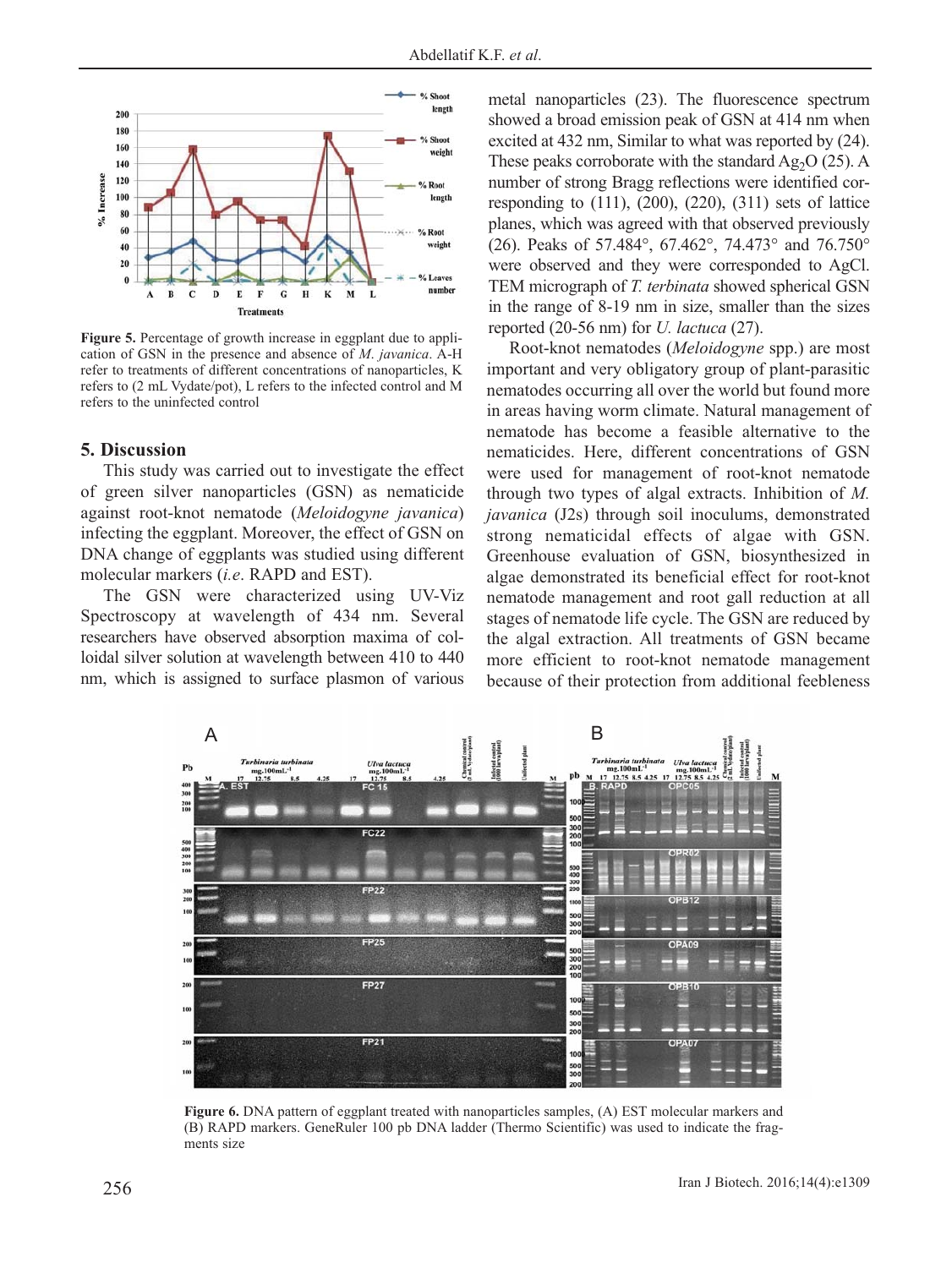

**Figure 7.** Dendrogram of eggplant DNA damage caused by nanoparticles and/or chemical treatment in the presence/absence of *M*. *javanica* generated from RAPD and EST molecular markers

and stress by their incorporation on the algal extracts.

The nematicidal effect of algae with GSN was tested against root-knot nematode (*M. javanica*) compared with previous toxicological studies based on non parasitic nematode, *Caenorhabditis elegans* (28, 29). The nematicidal effect was further confirmed by application of GSN in soil (17,12.75,8.5 and 4.25 mg.100mL-1). The data was demonstrated efficient reduction of J2s in soil. It can be noticed also that all concentrations of tested materials as well as chemical control (Vydate®24%L) caused a remarkable increase in plant growth parameters as opposed to controls. Such notion might be due tomarine algae, which contains all major and minor nutrients and many organic compounds such as auxins, gibbrellins, and precursor of ethylene and betaine (30, 31). Thus, it can be said that mode of action of GSN is not specific and associated with disrupting multiple cellular mechanisms including membrane permeability, ATP synthesis and response to oxidative stress in both eukaryotic (6, 28) and prokaryotic cells (32). So, combining GSN with algae such as *T. turbinata* and *U. lactuca* that supplement the GSN nematicidal effect may increase its applicability. Additionally, understanding of the mechanism in the nematicidal action of GSN also permits improvement of GSN effectiveness by addition natural compound (*i.e*. algae formulations).

Eggplant DNA change after application of GSN has been studied using two different types of molecular markers. A dominant marker (RAPD) was chosen to monitor the changes at the random level, while a specific co-dominant marker (EST marker) was selected to illustrate if any changes in specific regions can be determined. According to this study it can be concluded that infection of eggplants with root-knot nematode

ments to suppress the root-knot nematode. The same results have been noted from application of GSN to manage nematode infection, but with different degrees. The lowest effect of nanoparticles on DNA change could be obtained from using concentration of 12.75 mg.100 mL-1 incorporated on the alga *U. lactuca*. The lower concentrations caused more DNA changes according to the molecular analysis. Aggregation of GSN in the soil may be accompanied with the higher concentration preventing their penetration inside the plant cell and consequently decreasing their effect on DNA change. The same results were found in the literature (33). They studied effect of zinc peroxide  $(ZnO<sub>2</sub>)$  nanoparticles on DNA and protein integrity on human peripheral blood mononuclear cells. They reported that  $ZnO<sub>2</sub>$  nanoparticles at a minimum concentration of 5 μg.mL-1 were capable of promoting aggregation of malate dehydrogenase, and facilitated its degradation at higher concentrations. The changes in DNA resulted from application of 12.75 mg.100 mL-1 incorporated on the alga *U*. *lactuca* is comparable to those resulted from application of chemical treatments. According to literature, GSN did not cause any phototoxicity on bermudagrass, when they used to control nematode infection (11). Thus it can be said that application of 12.75 mg.100 mL-1 incorporated on the alga *U*. *lactuca* as well as application of chemical control cause the lowest DNA change on eggplants when it was used as nematicides. Although silver nanoparticles cause DNA change, their level still may be in the safe side because they were clustered along with the uninfected plant according to molecular cluster analysis. In general, *U*. *lactuca* caused less eggplant DNA change than *T*. *turbinata*. According to Figure 1, absorbance of GSN in *T*. *turbinata* was about 3.5 times of its absorbance in *U*. *lactuca*. This means that the amount of GSN in *U*. *lactuca* extract was less than its amount in *T*. *turbinata* extract and consequently, could explain why it has less effect on DNA change of the eggplants. Furthermore, the phytochemical compounds in *U*. *lactuca* are different from those in *T*. *turbinata*, which may be the reason why we have seen different effect on plant cell viability and its content (27).

causes DNA change as well as using of chemical treat-

### **6. Conclusions**

Greenhouse assays attested to the nematicidal effect of green nanosilver for managing *Meloidogyne javanica* infecting eggplants*.* So, incorporation of silver nanoparticles on the algae has been proven by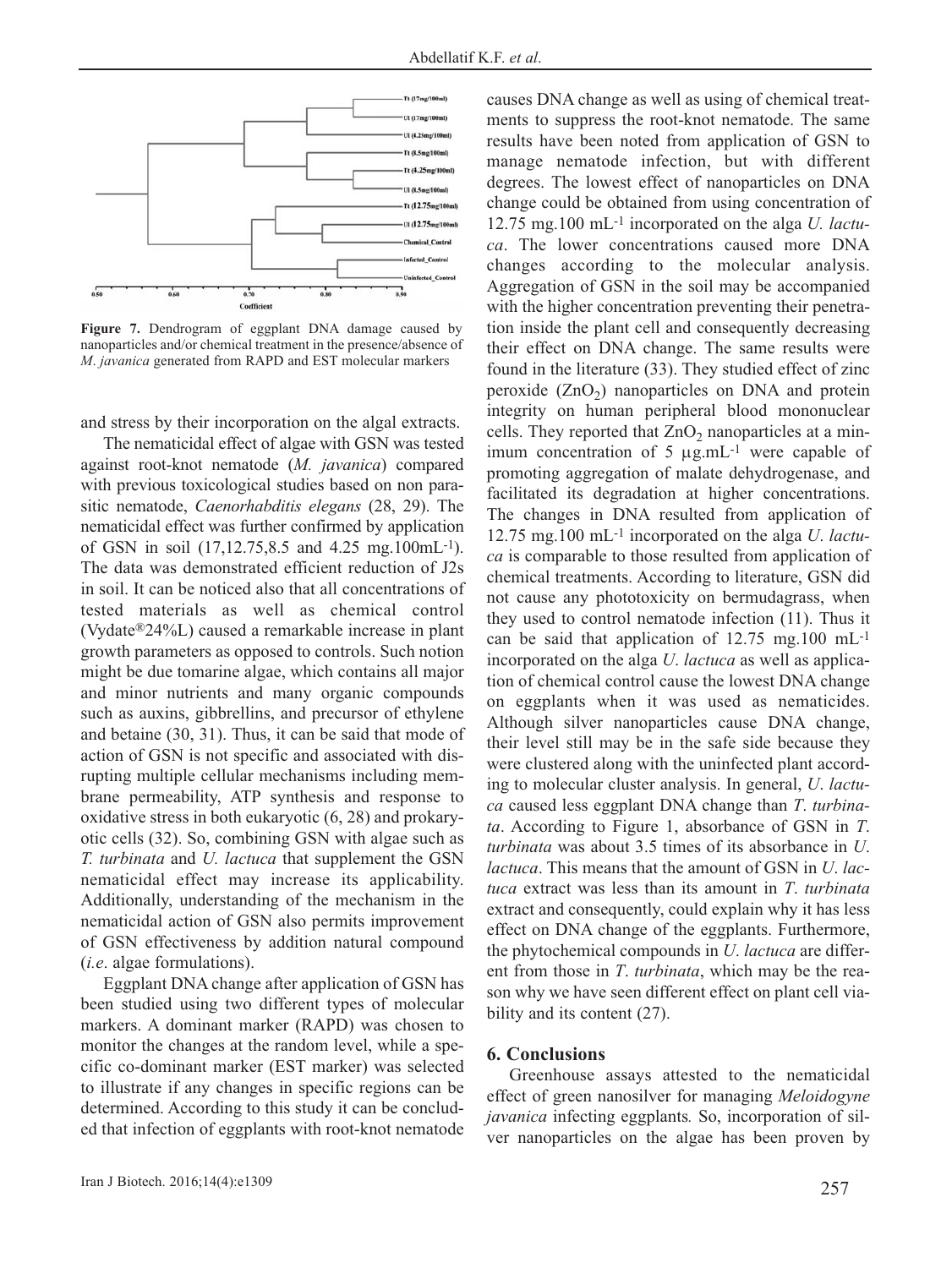XRD, EDX and TEM micrograph analyses. The quantitative analysis also proved high silver contents (65.38%) in the samples synthesized by *T*. *turbinata*. Noteworthy, all treatments of GSN became more efficient to root-knot nematode management because of their protection from additional feebleness and stress by their incorporation on the algal extracts. Also, all concentrations of treatments caused a remarkable increase in plant growth. Considering DNA modification, it can be concluded that all tested materials causes DNA change in eggplant, but with different degree. This study supplied evidence that, green GSN may have beneficial current pesticides for controlling rootknot nematode to avoid chemical nematicides hazards.

### **Acknowledgments**

The authors are grateful to Mr. Mohamed E. Abdel-Aal for his help during this work, Plant Biotechnology Dept., (GEBRI), University of Sadat City, Egypt.

### **References**

- 1. Netscher C, Sikora RA. Nematode parasites of vegetables. In: *Plant parasitic nematodes in subtropical and tropical agriculture* (eds. M. Luc, R.A. Sikora and J. Bridge). CABI Publish., Wallingford, UK. 1990;**P**:237-283.
- 2. Reddy DR. Analysis of crop losses in tomato due to *Meloidogyne incognita*. *Ind J Nematol*. 1983;**15**:55-59.
- 3. Cromwell WA, Joopil YJ, Young-Ki J. Nematicidal Effects of Silver Nanoparticles on Root-knot Nematode in Bermudagrass. *J Nematol*. 2014;**46**(3):261-266.
- 4. Luc JE, Pang W, Crow WT, Giblin-Davis RM. Effects of formulation and host density on the ability of *in vitro* produced *Pasteuria endospores* to control its host *Belonolaimus longicaudatus. J Nematol.* 2010;**42**(2):87-90.
- 5. Crow WT, Luc JE, Giblin-Davis RM. Evaluation of EconemTM, a formulated *Pasteuria* sp. bionematicide, for management of *Belonolaimus longicaudatus* on golf course turf*. J Nematol.* 2011;**43**:101-109.
- 6. Lara HH, Garza-Treviño EN, Ixtepan-Turrent L, Singh DK. Silver nanoparticles are broad-spectrum bactericidal and virucidal compounds. *J Nanobiotechnol.* 2011;**9**:30. DOI: 10.1186/1477-3155-9-30
- 7. Roh JY, Sim SJ, Yi J, Park K, Chung KH, Ryu DY, Choi J. Ecotoxicity of silver nanoparticles on the soil nematode *Caenorhabditis elegans* using functional ecotoxicogenomics. *Environ Sci Technol*. 2009;**43**:3933-3940. DOI: 10.1186/1477-3155-9-3
- 8. Remédios C, Rosário F, Bastos V. Environmental Nanoparticles Interactions with Plants: Morphological, Physiological, and Genotoxic Aspects. *J Botany.* 2012;1-9. DOI: 10.1155/ 2012/751686
- 9. Atha DH, Wang H, Petersen EJ, Cleveland D, Holbrook RD, Jaruga P, Dizdaroglu M, Xing B, Nelson BC. *Models* Copper Oxide Nanoparticle Mediated DNA Damage in Terrestrial

Plant*. Environ Sci Technol.* 2012;**46**:1819-1827. DOI: 10.1021/es202660k

- 10. Rodriguez E, Azevedo R, Fernandes P, Santos C. *Chem Res Toxicol.* 2011;**24**(7):1040-1047. DOI: 10.1021/ tx2001465
- 11. Jo Y, Starr JL, Deng Y. Use of Silver Nanoparticles for Nematode Control in the Bermudagrass Putting Green *Turfgrass Environ Res Online*. 2014, 13 (2):16-18.
- 12. López-Moreno ML, Rosa G, Hernández-Viezcas JÁ Castillo-Michel H, Botez CE, Peralta-Videa JR, Gardea-Torresdey JL. *Environ Sci Technol*. 2010;**44**(19):7315-7320. DOI: 10.1021/ es903891g
- 13. Liu W, Sun L, Zhong M, Zhou Q, Gong Z, Li P, Tai P, Li X. Cadmium-induced DNA damage and mutations in Arabidopsis plantlet shoots identified by DNA fingerprinting. *Chemosphere*. 2012;**89**:1048-1055. DOI: 10.1016/j.chemosphere.2012.05.068
- 14. Pashley CH, Ellis JR, McCauley DE, Burke JM. EST databases as a source for molecular markers: Lessons from Helianthus. *J Heredity*. 2006;**97**:381-388. DOI: 10.1093/ jhered/esl013
- 15. Abdellatif KF, Soliman YA. Genetic relationships of cotton (*Gossypium barbadense* L.) genotypes as studied by morphological and molecular markers. *Afric J Biotechnol*. 2013;**12**(30):4736-4746. DOI: 10.5897/AJB2013.12361
- 16. Ismael NM, Abdellatif KF, Eldemery SM, Eldoos A, Barakat M.N. Efficiency of EST markers in estimating of genetic relatedness in ornamental Ficus species as compared with morphological traits. *J Food Agric Environ.* 2014;**12**(2):932- 938.
- 17. Taylor WR. *Marine algae of the eastern tropical and subtrobical coasts of the America*. The University of Michigan studies Scientific Series. 1985;**V21**:825.
- 18. Hussey RS, Barker RK. A comparison of methods of collecting inocula of *Meloidogyne* spp. including a new technique. *Plant Dis Rep.* 1973;**57**:1025-1028.
- 19. Sokal RR, Rohlf FJ. 3rd ed.W. H. *Biometry: the principles and practice of statistics in biological research*, 3rd ed. W.H*.* Freeman and Company New Yrok. 1995;**p**:937.
- 20. Heer K, Carlos A, Anna G, Edward A, Elisapith K, Chrestopher W. Anonymous and EST-based microsatellite DNA markers that transfer broadly across the Fig tree genus (Ficus, Moraceae). *Am J Bot.* 2012;**99**(8):330-333. DOI:10.3732/ajb.1200032
- 21. Sokal R, Sneath P. *Principles of Numerical Taxonomy*, San Francisco: W.H. Freeman, 1963;**p**:359.
- 22. Rohlf FJ. NTSYSpc. Numerical taxonomy and multivariate analysis system,version 2.02c. *Exeter Software*. 1998;New York.
- 23. Sharma VK, Yngard RA, Lin Y. Silver nanoparticles: Green synthesis and their antimicrobial activities. *Adv Colloids Interf Sci.* 2009;**145**:83-96. DOI: 10.1016/j.cis.2008.09.002
- 24. Honary S, Hamed B, Eshrat G, Farzaneh N. Green synthesis of silver nanoparticles induced by the fungus Penicillium citrinum. *Trop J Pharma Res.* 2013;**12**:7-11. DOI: 10.4314/tjpr.v12i1.2
- 25. Dhoondia ZH, Chakraborty H. Lactobacillus Mediated Synthesis of Silver Oxide Nanoparticles. *Nanotechnol Nanomat.* 2012;**2**:15-20. DOI: 10.5772/55741
- 26. Patil HB, Borse SV, Patil DR, Patil UK, Patil HM. Synthesis of Silver Nanoparticles by Microbial Method and Their